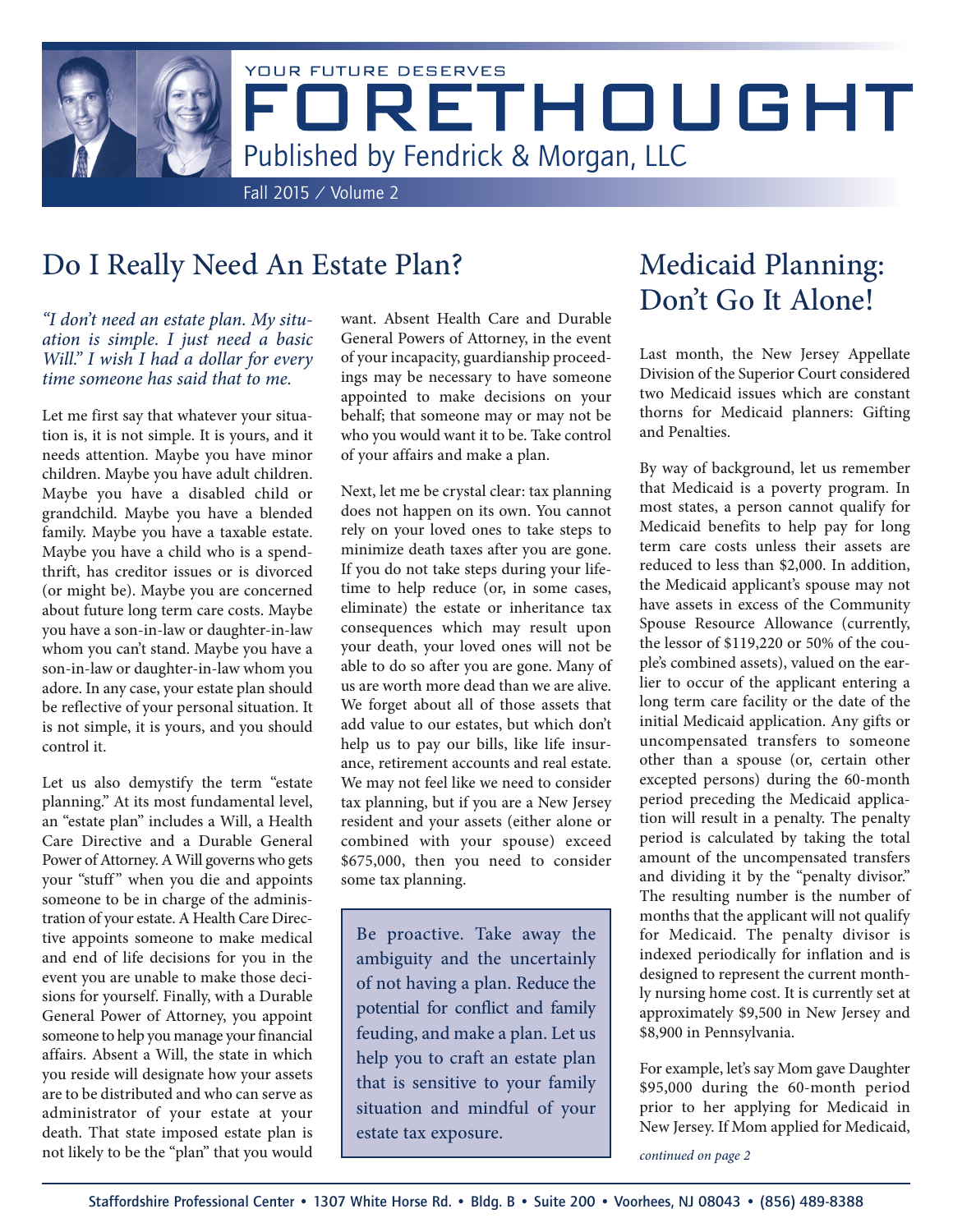#### *MEDICAID PLANNING continued from page 1*

the State would impose a 10 month penalty period (\$95,000 of gifts / \$9,500 penalty divisor = 10). Thus, for 10 months, Mom would be out of resources and Medicaid would not cover the shortfall in her long term care costs. This creates a significant hardship for families.

What if Daughter used part of–or even, most of–the \$95,000 to pay for expenses on Mom's behalf? Would the State allow for a reduction of the 10 month penalty period?

According to the Appellate Division's recent holding in *C.W. v. Division of Medical Assistance and Health Services*, the answer to that question is conclusively no. The Appellate Court confirmed that there will be no reduction to a penalty period when some, but not all, of the gifts are returned. In the example above, if Daughter returned \$50,000 of the \$95,000 gift, the penalty would still be based on the full \$95,000. No credit is given for a partial return of assets. And, no credit is given where the "gifted" assets are used to pay for items on behalf of the Medicaid applicant. Simply stated, a partial return of gifted assets does not result in a pro rata reduction of the penalty period.

This issue comes up all the time in Medicaid planning. Maybe Parent gives Child assets to hold, but then Parent runs low on funds so Child uses a portion of the money to pay for Parent's expenses or care costs. Maybe the balance of the funds transferred by Parent to Child were spent by Child (perhaps to pay for a grandchild's education) and are no longer available to be returned to Parent. Undesirable and, potentially costly, consequences then ensue.

With the court's decision in *C.W.*, we are again reminded of what a cold and unforgiving place the Medicaid world is. We implore you to not take on Medicaid or asset protection planning on your own. Let us help you to preserve assets where possible without running afoul of the Medicaid rules and regulations which could have undesirable and expensive consequences. Please contact us to discuss your long term asset protection options.

# Medicaid Qualifying Annuities: What are they and why should you care?

In determining whether an institutionalized spouse qualifies for Medicaid, the couple's assets are pooled together and the "community spouse" (i.e., the spouse not receiving institutional care) is permitted to retain the lessor of fifty percent (50%) of the couple's assets or \$119,220. The amount which the "community spouse" is entitled to keep is known as the "Community Spouse Resource Allowance" (the "CSRA"). In determining the CSRA, all "available resources" are considered. Thus, defining what is and what is not an "available resource" is critical to the planning process.

Federal law defines an "available resource" for Medicaid purposes as any asset that you own and could convert to cash, which cash could then be used for support or maintenance. Specifically, if you have the right, authority or power to liquidate the asset, it is considered available. 20 C.F.R.§416.1201, SSI Poms§SI0110.115. New Jersey law further defines an available resource as "any real or personal property which is owned by the applicant and which could be converted to cash to be used for his/her support and maintenance." N.J.A.C.  $10-71-4.1(b)$ . Thus, for an asset to be a resource, it must be able to be "converted to cash." Conversely, if the property cannot be liquidated and converted to cash, it will not be considered a resource.

In recent years in the Medicaid world, the use of annuities has been a point of contention between elder law attorneys and the Boards of Social Services who review applications for Medicaid on behalf of the State. Attorneys have argued, on behalf of their clients, that where certain types of irrevocable, non-assignable annuities are

purchased by the Medicaid applicant's community spouse, such annuities should not be considered "available resources" because the community spouse cannot convert the annuity to cash to pay for support expenses. The State has disagreed and has argued, among other things, that where a person takes cash (or otherwise countable assets, including retirement accounts) and converts those assets into an irrevocable, non-assignable annuity, that the annuity should, nonetheless be considered an available resource.

Where structured properly, "Medicaid qualifying annuities" which (1) are irrevocable, (2) are non-assignable, (3) designate the State as primary beneficiary up to the value of the services expended by the State on behalf of the institutionalized spouse, (4) provide for equal monthly payments (and no balloon payments), and (5) provide for a term that is less than the actuarial value of the annuitant's life expectancy, have been upheld by courts in New Jersey and Pennsylvania. *Carlini v. Velez*, 947 F. Supp.2d 482 (D.N.J. 2013); *P.M. v. D.M.A.H.S. and Union County Division of Social Services; J.G. v. D.M.A.H.S. and Morris County BOSS*, (OAL Docket No. 07762-13, reversed, Dir. February 10, 2014); *James v Richman*, 547 F.3d 214 (3d. Circuit 2008), aff 'd 465 F. Supp.2d 395 (M.D.Pa.2006); *Weatherbee v Richman*, 595 F.Supp.2d 607 (W.D.Pa. 2009), aff 'd, 351 Fed. Appx. 786 (3d Cir. 2009).

Specifically, a community spouse can take assets which are otherwise at risk to long term care costs because they are "available resources," and purchase a Medicaid qualifying annuity (which satisfies the above

*continued on page 4*

## Does your group need a guest speaker?

We are available to speak to your professional, civic, religious or special interest group on various topics (Estate Planning, Elder Law, IRA Planning, Special Needs Trusts, Disability Planning.) Give our office a call at (856) 489-8388 to arrange a date and time or visit our website at www.fendrickmorganlaw.com.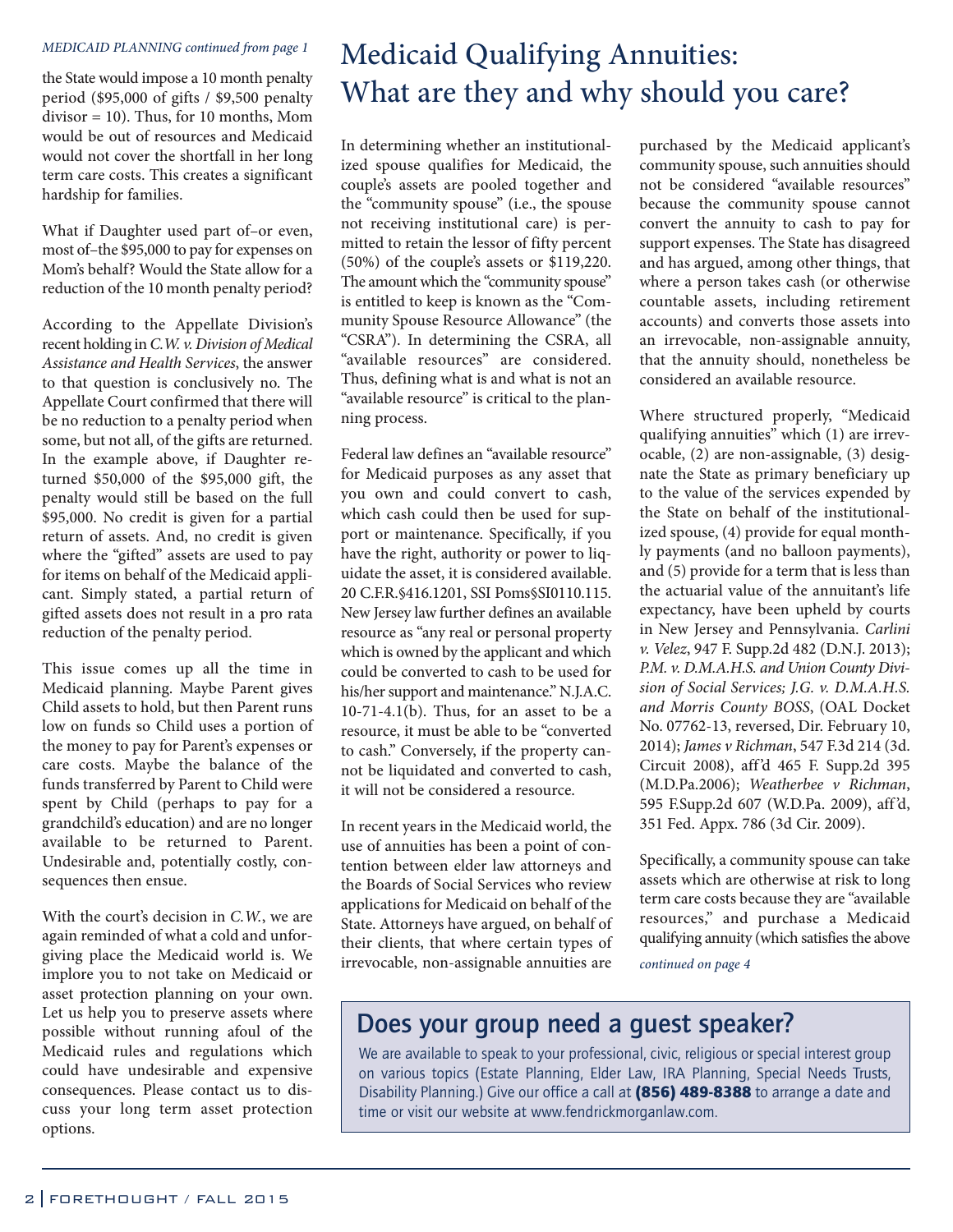## Who's Money is it Anyway? Why it Matters for Medicaid.

Parents: How many of you have added a child to your bank account for convenience purposes? It happens all the time. You think that by adding a child as a joint owner to your bank account will make it easier for them to help you with your finances. But, this decision, made in an effort to resolve the practical problem of gaining assistance with your finances, could have unintended, and adverse, consequences.

A recent Pennsylvania appellate case reminds us just how inconvenient those joint bank accounts can be. In *Toney v. Department of Human Services*, decided August 25, 2015, the court ruled that a Medicaid applicant has the burden of proving that money in a joint account was not available to him. In that case, Samuel Toney, age 93, had a joint bank account with his son. The account held approximately \$41,000. Mr. Toney entered a nursing home in May of 2014 and applied for Medicaid. The State denied the application, reasoning that Mr. Toney had too much money, attributing ownership of 50% of the value of the joint account to him.

Mr. Toney appealed the decision, arguing that the account belonged to his son. Mr. Toney's son claimed that the funds in the account came from the sale of his house, 10 years prior. The administrative law judge denied the appeal and Mr. Toney appealed. The Pennsylvania Commonwealth Court affirmed the State's decision, holding that the burden of proof was on Mr. Toney to prove who the funds in the account belonged to. According to the court, "no credible evidence was presented to rebut the presumption that [Mr.] Toney's share is presumed available to him for purposes of determining the availability of resources for his partial or total support."

In affirming the underlying decision, the court relied almost entirely on state law governing Medicaid applications in determining the ownership of the funds at issue. Specifically, the court cited 55 Pa.

Code  $$ 178.4(3)(3)$  and reasoned that "if it cannot be determined how much each owner contributed to a particular account, then each owner owns an equal share." Thus, in Pennsylvania, there is a rebuttable presumption that funds held in a joint account are available to all joint owners, equally.

Also, the failure to produce any documentary evidence at the initial hearing regarding the source of the funds was problematic for Mr. Toney. [Of course, the alleged sale of the son's home had occurred 10 years prior to the Medicaid application. Query how readily available records from that transaction were, considering the sale occurred 10 years prior?]

As an aside, in Pennsylvania, at Mr. Toney's death, when the account would revert in full back to his son, Pennsylvania would have assessed an Inheritance tax at a 4.5% rate on one-half (1/2) of the account value at that time, absent proof from the son that the assets in the account all belonged to him. Thus, the son would be paying taxes on assets that he contributed to the account. Again, not a desirable result.

Note that, in New Jersey, the result for Medicaid purposes would have been even less favorable. Under the facts of Toney, New Jersey would have treated 100% of the account as having belonged to Mr. Toney absent proof that the son contributed funds. Thus, all of the son's funds would need to be spent down on the father's care before he would qualify for Medicaid.

As an alternative to adding a child to your bank account, you should consider simply listing them as an Agent of the account pursuant to a Power of Attorney. As Agent, the child will still be able to access the account and aid you with your finances. However, as Agent, ownership of the account will not be attributed to

*continued on page 4 continued on page 4*

# Top 5 Reasons You Need A Trust In Your Estate Plan

1. To Reduce Taxes At Death. To be fair, not everyone needs to use a Trust to avoid taxes. But, if you are a New Jersey resident and your estate (either alone or combined with your spouse) exceeds \$675,000, you should consider a Trust to help reduce the New Jersey estate tax. Or, if you are a Pennsylvania resident and want to reduce the Inheritance tax on assets passing to your children, you should consider a Trust. Or, if your estate (either alone or combined with your spouse) exceeds \$5,430,000, you should consider a Trust to help reduce the federal estate tax. There are many different types of trusts that we can use to help you reduce taxes for you and your loved ones at your death. There are Disclaimer Trusts, which are established for the benefit of a surviving spouse and give the spouse a great deal of flexibility in funding after you have passed. There are also Credit Shelter Trusts, which are designed to soak-up the full amount of your estate tax exemption (for New Jersey or federal purposes) and provide you with a great deal of certainty and control. We also consider the use of Irrevocable Life Insurance Trusts to attempt to exclude life insurance proceeds from your taxable estate. We can also create Irrevocable Family Trusts, to transfer assets during your lifetime and either remove them from your estate completely or at least minimize their taxability upon your death.

#### 2. To Protect Your Children.

Parents want to protect assets for their children, whether the children are minors or adults with families of their own. When young children are involved, we use trusts to protect the assets which might pass to a minor child prior to that child being mature enough to handle the funds. When adult children are involved, there is a different set of considerations. For adult children, parents establish trusts to preserve the assets passing to their children and to protect the assets from the child's credi-